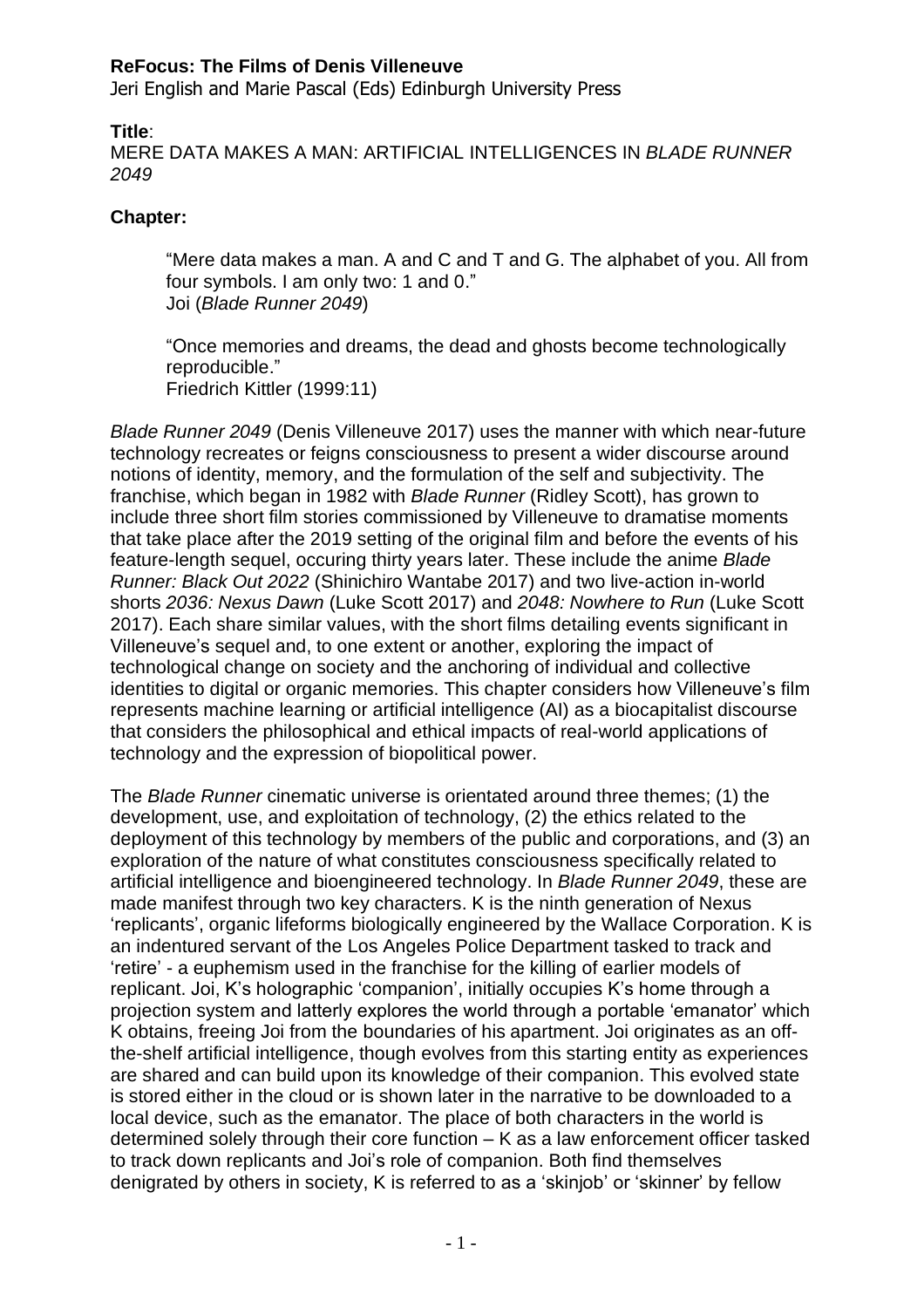Jeri English and Marie Pascal (Eds) Edinburgh University Press

cops and in graffiti on the door of his apartment, and Joi is denoted as a 'product' twice within the narrative. All of the other replicants in the narrative are also in service to others – represented through soldiering, farming, or sex work. K's human boss in the LAPD, Lieutenant Joshi, observes that the world they occupy is 'built on a wall that separates kind' (Fancher and Green 2017). The fragility of this 'wall' is both physically evident – in the barrier that surrounds Los Angeles from the abandoned wastelands beyond, and in the existential space that distinguishes humans from replicants, and indeed these physical replicants from the digitally replicated, multiple iteration AI of the likes of Joi. Though unique, in that personalisation has occurred over time through her accumulated experience with K, Joi is represented as one of any number of customisable 'Joi' iterations made manifest in external shots of holographic advertising billboards, one of which directly addresses K later in the film. K and Joi's 'software', whether organic or digital, is primarily responsive to external information, gathering data to inform their primary purpose – indeed the tagline for one of the Joi billboards, seen early in the film, makes use of the tagline: 'Whatever you want to see. Whatever you want to hear.' K's Joi helpfully makes this explicit, distinguishing the organic nature of K from their own digital or binary self. Joi states that K is composed of four symbols – ACTG, representing the nucleotide base chemicals of DNA; Adenine, Cytosine, Thymine, and Guanine (Adleman 1998) while she comprises: 'only two: 1 and 0'. In a deviation from the original script, a line is removed from the film – Joi stating: 'The alphabet of you. *And them*' (Fancher and Green 2017). This omission furthers the distance from the replicant K and his human masters, acknowledging their biological similarities but placing the philosophical implications of this onto the audience rather than into an alliance of the digital Joi and organic K.

Joi's observation reveals what Ian Campbell describes as the holographic character's place in the narrative as one of 'misdirection' (2020), in that Joi's sentience is ambiguous and appears limited to serving as feedback to K's thoughts. The audience is reminded that Joi is neither real nor physically present through visual effects applied to their represented body at regular intervals, causing the holographic image to flicker or become translucent. More importantly, and in reference to Joshi's observation of the wall that separates replicants from humans, throughout the *Blade Runner* universe this wall is more of a corridor. The distinguishing factors grasped by humans are presented not as a wall but a liminal space where the certainties of human identity are constantly being challenged by advanced technologies, and contained by testing and, ultimately, 'retirement'. In Ridley Scott's film, this is shown through an ambiguity around what constitutes consciousness, tested through emotional responses measured by the Voight-Kampff empathy test but limited by the childlike responses of the limited lifespan of the film's Nexus 6 model of replicant. In Villeneuve's sequel, the Wallace Corporations latest generation of Nexus 9 replicants understand what they are and remain obedient. The notion of consciousness remains important but is secondary to a narrative centred instead on Wallace and K's parallel searches for evidence of replicant procreation. A further layer of discourse is offered in Villeneuve's film by extending the world into a representation of another dimension of this liminal space, familiar to us from the contemporary lived experience, of the *represented* world occupied by K, and the *abstracted* digital multiverse occupied by Joi.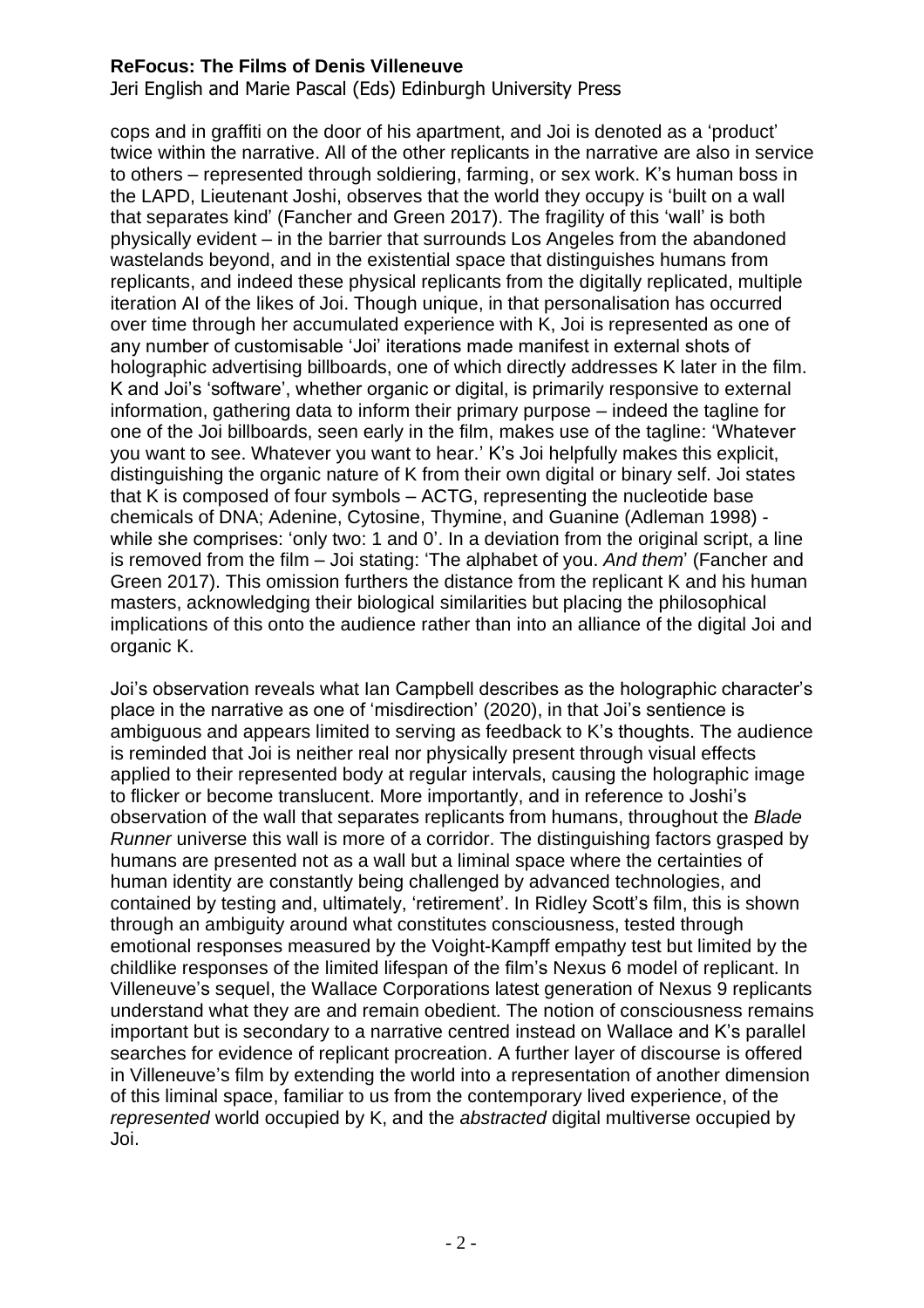Jeri English and Marie Pascal (Eds) Edinburgh University Press

Sean Guynes observes that the *Blade Runner* franchise, as in so much science fiction, presents itself as 'neoliberal dystopianism'. Guynes notes that the economic drivers of the replicants' creator, the Wallace Corporation's CEO Niander Wallace, provide a continuation of what motivated the first film's replicant creator Eldon Tyrell and his own titular Tyrell Corporation. In both films, these men are driven to terraform and colonise planets beyond Earth through the development and deployment of replicant labour. In a monologue to his replicant executive companion and enforcer Luv, Wallace explains his frustration at the Wallace Corporation's reliance on Tyrell's inefficient replicant assembly methods and his belief that this has curbed his ambition in building off-world colonies, disdainfully referring to the low number of the 'nine new worlds' occupied by humans. He is aware that Tyrell had perfected replicant procreation but notes that this 'last trick…was lost' (Fancher and Green 2017). K's search for identity then is wrapped up in a biopolitical discourse of the breeding of an enslaved people for economic gain, indirectly referencing the real-world practices of children of slaves inheriting the status of servitude from their parents and of the place of these groups to challenge such structural oppression (Brion 2014). Wallace explicitly refers to the significance of biopolitical slavery in previous Eurocentric colonisations familiar through history (2020: 145). These references to slavery are prevalent both in Wallace's diatribe and supported through the repeated use of allegory. As Syed Mustafa Ali notes, the Sepulveda Sea Wall shown to surround Los Angeles takes is name from Juan Ginés de Sepúlveda a Spaniish philospher and defender of colonialism if the Americas. Mustafa Ali explains that Sepúlveda 'argued against Dominican friar Bartolomé de las Casas that the 'New World natives' encountered by Columbus in 1492 CE were not humans, but rather animals and therefore should be treated as chattel' and argues that the sea wall serves as a 'metaphor for contemporary concerns associated with the latest manifestation of 'White Crisis' – concerns about 'rising tides of colour' (2020).

The biblical references are both explicit and implied, literal in Wallace's address to Deckard when they meet: 'And God remembered Rachel. And heeded her, and opened her womb' (Genesis, 30:22, NIV), and more obliquely elsewhere in the narrative. An inscription of 6:10:21 on a wooden horse K remembers as an incept or birth date, suggests a citation of scripture - the book, chapter and verse appearing entirely relevant: 'For our struggle is not against flesh and blood, but against the rulers, against the authorities' (6 Ephesians, 10:21, NIV). Similarly, when K searches for records of the replicant child – he discovers they suffer from a 'genetic abnormality, Galatians Syndrome' (Fancher and Green 2017). This fictional condition provides a further extratextual biblical reference, to a people freed from the burden of slavery through faith: 'But when the right time came, God sent his Son, born of a woman, subject to the law. God sent him to buy freedom for us who were slaves to the law, so that he could adopt us as his very own children' (4 Galatians, 4:5, NIV). These references do not advance the story but provide a wider context for the experience of the replicants as one seeded in *human* history, providing an origin story for them, a faith on which to hook a rebellion from bondage limited not to a handful of individuals as in the original film, but an entire people.

K's origin story forms the heart of the narrative for Villeneuve's film and extends the scope of what it constitutes to attain consciousness in the *Blade Runner* franchise. Ben Tyrer notes that in Philip K. Dick's 1968 novel, on which the films draw, that the dreams of the book's androids are more an aspiration – as much about the nature of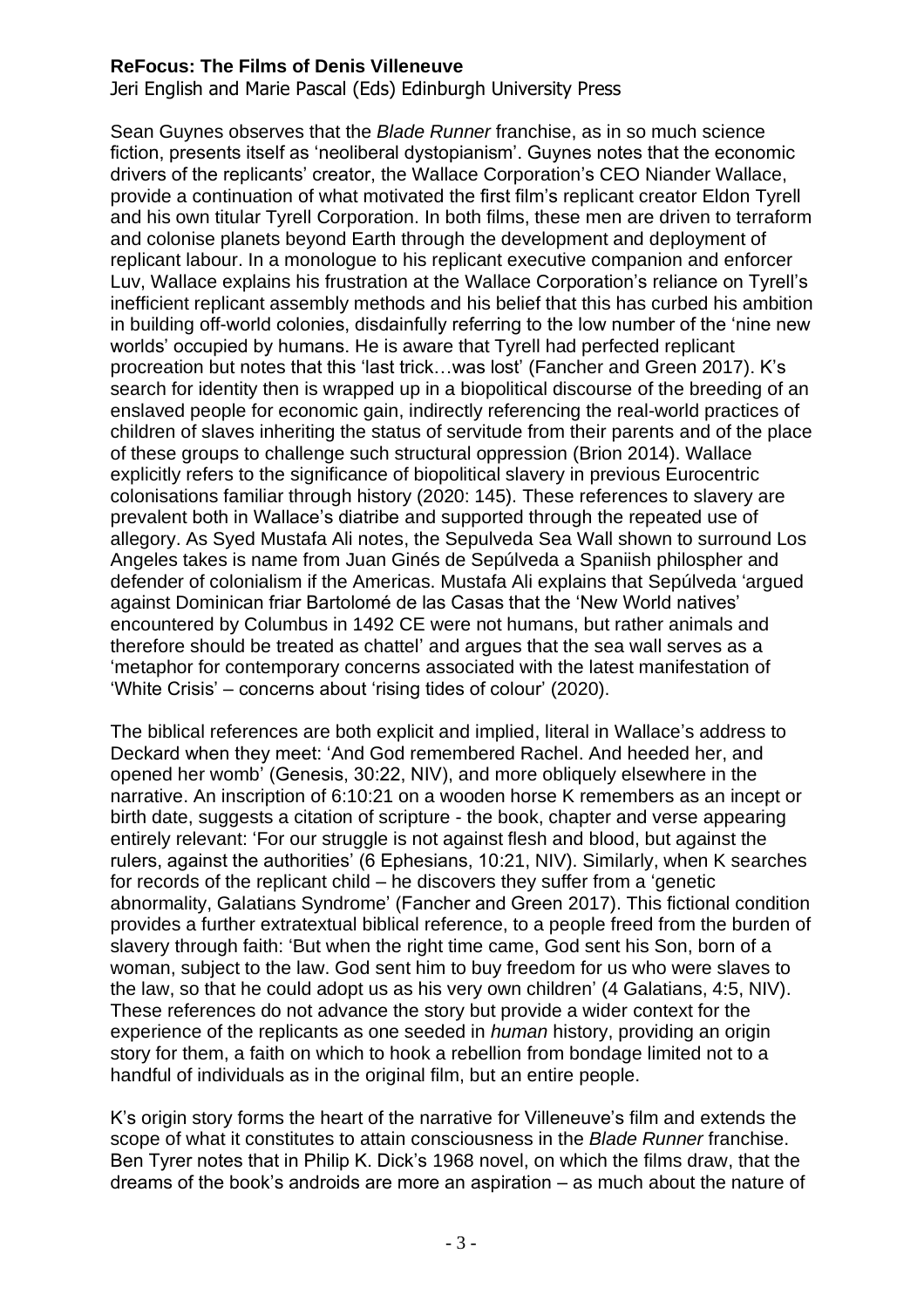Jeri English and Marie Pascal (Eds) Edinburgh University Press

the pursuit of happiness via consumerism, than consciousness (2021: 14). This observation is true of *Blade Runner 2049*, in the manner with which K engages with practices of consumerism – his purchase of Joi, and latterly the emanator to lend her a form of freedom – in this case of physical boundaries of the apartment- that is held from him, in terms of the boundaries of his mind. In response to being asked if an upbringing is essential to the formation of consciousness, psychologist Chris Frith recalls a conversation with a Lacanian psychoanalyst:

We were talking about whether machines could be conscious. He got very cross and said, "No, of course they can't," and I said, "Why not?" He said, "Because they don't have a mother." This is almost what I'm beginning to think might be an interesting point. (In Gomes 2019)

Emma Louise Backe argues this 'promise of transformation through child-bearing is a tired trope of science fiction' (2017) aligned with similarly familiar traits of the existential limits of human creation and can be traced from *Frankenstein* (Shelley 1818) through to more recent fictional production including *Black Mirror* (2011-), *Westworld* (1973, 2016-) and *Ex Machina* (Garland 2014). Indeed the wall that Joshi identifies could also be extended to gender in the narrative. K appears as male while Joi's projected self presents as female, with many of the represented female characters in some form of service role. Julie Muncy notes that this objectification of women throughout the film represents continuity from the first film, evident in Wallace's executive assistant and enforcer Luv, who shares traits with the first film's Zhora, and the pleasure replicant Mariette – who echoes Pris's role. By picking up on the world of *Blade Runner* 30 years beyond the events of the original film, Villeneuve can further advance the ideas of identity explored in the first film to consider the implications of replicant procreation, K stating the distinction between the manufactured and the physically created – 'To be born is to have a soul', he states in response to a question Joshi poses which questions the difference between such replicants. This both expands the ongoing ambition of replicants to be truly independent of their human masters, but also the risks of a technological singularity made physically manifest – as Michael Green deems a 'material transcendence, in which achieving their human control depends on them becoming more like physical humans, rather than less like them' (2019). Though this is true of the film, Calum Neill questions the validity of reading the replicants this way, suggesting that it results in an anthropomorphism where 'we read human traits into the nonhuman […] as much as we read them into the human' (2018: 222).

Mireille Hildebrandt observes that although both automation and autonomic machine learning processes rely on algorithms, the distinction between the two is that automation is static, while autonomic machine learning is 'adaptive, dynamic and more or less transformative' (2016: 57). As such both K and Joi can be determined as autonomic – or self-governing systems – where their respective bioengineering or machine learning is autonomous, allowing them the space to develop and, in some readings of Villeneuve's film, fully form what appear to be emotions from their memory whether implanted or experienced. Each of these characters satisfies Martin Heidegger's notion of 'an openness-of-being' in that both entities are present and able to directly relate to the world around them (1977), albeit through their differing forms. When K's newly gestated identity is torn from him with the revelation that his implanted memories were in service of him and other surrogates' covering the traces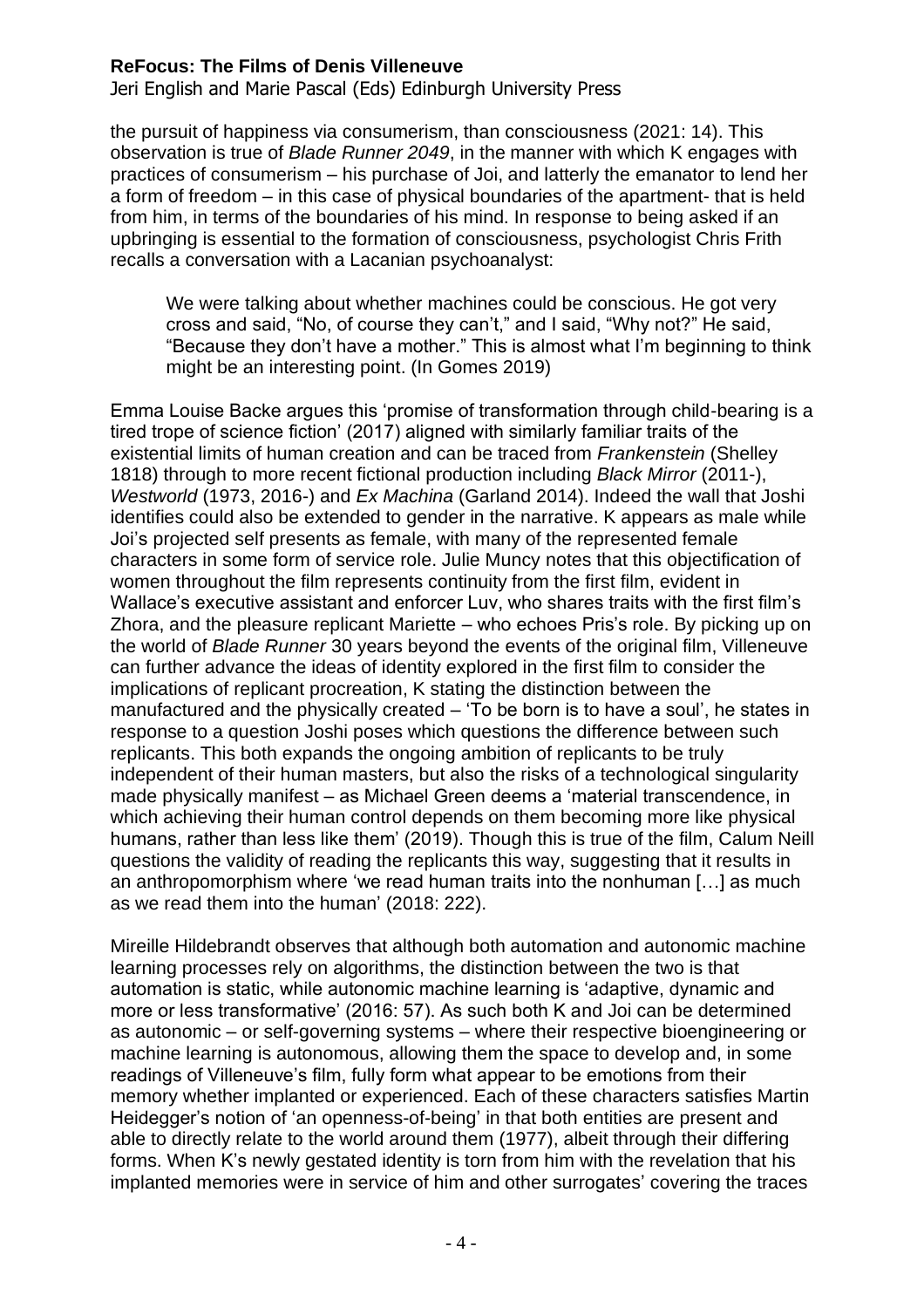Jeri English and Marie Pascal (Eds) Edinburgh University Press

of the true survivor of Rachael's childbirth, Deckard's daughter Ana Stelline, he is told that his place is to serve as 'a piece of the puzzle' by the replicant rebel leader – and witness to the Stelline's birth - Freysa Sadeghpour (Fancher and Green 2017).

Andrew Schopp notes that proponents of transhumanism such as Raymond Kurzweil (1999, 2012) commonly represent new technologies as a catalyst for change with a positive outcome or ideal (2019). Each of the iterations of *Blade Runner* aligns with common fictional transmedia representations of artificial intelligence, whether digital or biological, though still non-human, characters. Kurzweil's idealistic notions are challenged, with the films presenting the ethical and socio-political challenges of technological change – channeled through a lens of the contemporary lived experience. In doing so, such stories cast light on how and where technological change presents a *challenge* to humanity or the *experience* of being human (Schopp 2019: 66). In the original *Blade Runner*, this is represented as a search for selfidentity by the principal characters Rick Deckard and Rachael. For the bioengineered replicants Deckard is tasked to hunt down and retire - Roy, Pris, Leon, and Zhora their goal is initially more simple - to extend their artificially shortened lifespan beyond the four years from their original, and fixed, 'Incept Date', with each of these characters holding a mirror to Deckard's understanding of selfhood. In *Blade Runner 2049* these ideas of identity and artificially engendered life are coupled with philosophies of belief - in oneself, one's values, and faith in the continuity of one's world which, as Robin Bunce notes, has experienced 'ecological and societal collapse' (2017). These beliefs are anchored to subjective truths that the audience experiences in a closed narrative advanced by the discoveries of the film's protagonist K. As in the HBO series *Westworld* (2016-), both stories present an escape of the subjugated from corporate repression through faith – itself inspired by trauma and loss – where the replicants and hosts hope to jump-start their consciousness through the trauma they have experienced and, in doing so, will 'work themselves free of their subjugation' (Marshall 2019: 98).

The implications of birth, death, and grief are understood by K as the impact of his work in 'retiring' replicants, with the effects of this activity on his psyche is regularly measured by the Post-Traumatic Baseline Test that features early in the film. As K is led to believe some of his memories of childhood are part of a lived experience, rather than his original understanding of them having been implanted, he is shown to deviate in a second Baseline Test. This seed of belief, planted by Ana Stelline in his visit to the lab in which she crafts the memories to be programmed into Wallace's replicants, inspires K to lie to Joshi about having found and killed the naturally born replicant. Luv suggests later in the film that replicants should be incapable of lying to humans, though K's admission could be understood to be a form of existential truth where he is referring to himself when he explains to his supervisor: 'He was set up as a standard Replicant, put on a service job. Hidden in plain sight […] even he didn't know what he was. Someone who cared enough to give him a life' (Fancher and Green 2017). The death of K's old self is the death of his belief in implanted memories replaced and reborn by K as the child of Rachael and Deckard. Either way, K displays agency in this moment, the first step towards self-actualisation and free will.

It is interesting that K fails the Baseline Test at all, his increasing faith in this alternative identity – that he was born rather than made – creating an emotional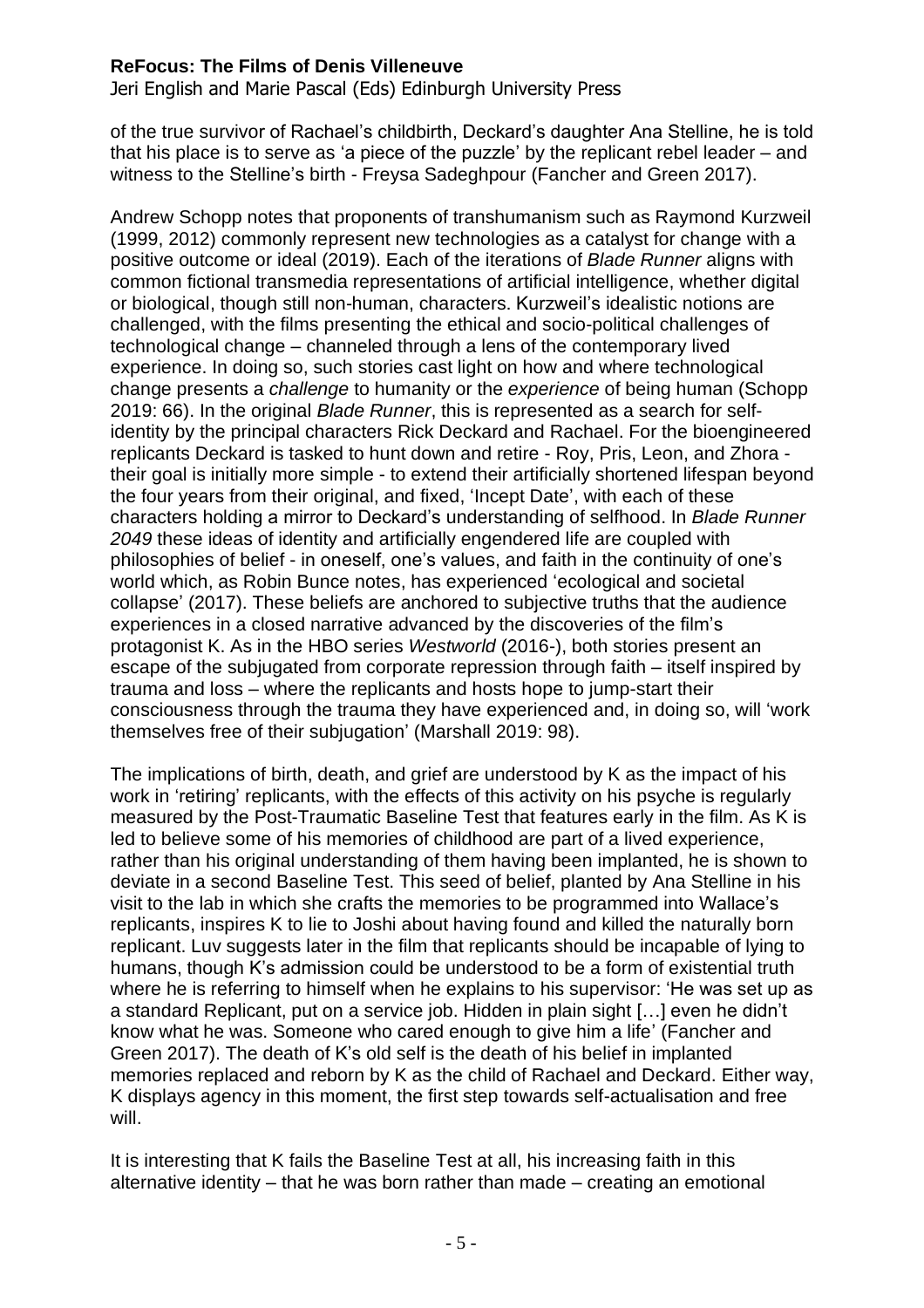Jeri English and Marie Pascal (Eds) Edinburgh University Press

response in him, revealed by the test. K's encounter with Stelline reveals that faith can instill emotion in all Nexus 9 replicants, ratifying their creation myth rather than being limited by their programming or inception dates. This notion of replicant inception is referred to in the original film but shown in Villeneuve's sequel through a sequence in a room described as the 'Creche' in the script. In this scene a replicant falls fully formed to the ground from plastic sheeting, taking their first breath as they are exposed to air and inspected and eventually dispatched by Wallace by way of a scalpel cut to the abdomen. The 'retirement' of the unnamed and voiceless female replicant moments after her 'manufacture' in Wallace's creche, and the subsequent dispatch by Luv of a remade simulacrum of Rachael – presented by Wallace to Deckard, and 'retired' by Luv on Deckard's rejection – present replicants as product disposable, characterless, repeatable – chattels solely for corporate gain. As in the original, in Villeneuve's film, the identity of the titular *Blade Runner* is initially challenged, causing K to question himself and his beliefs and seek certainty in his own memories. As K's true identity is explained by Freysa his narrative arc mirrors that of Roy Batty in the first film in that he sacrifices himself in service of Deckard's continuing life – Freysa suggesting to K that this is 'the most human thing we can do' (Fancher and Green 2017).

As the story progresses, characters explain the impact of a digital blackout following an electromagnetic pulse that had occurred over 20 years before the events of the film. The resultant crash of finance and trade markets lead to famine, ended through advancements in genetically modified food. The cause of the pulse is ascribed to replicants, who are subsequently prohibited for two decades until they are reintroduced by the Wallace Corporation with the Nexus 9, a model which has an open-ended lifespan but is deemed successfully subservient. The success of this coding sees K subjected to a 'post-traumatic baseline test', when he returns from retiring the replicant Sapper Morton in the opening scenes of the film. The test requires K to repeat a series of lines to an unseen interviewer in a room at the LAPD headquarters to determine if he has strayed from his baseline. A baseline test is typically the benchmark of performance against a known standard of reference used in science and education and replaces the Voight-Kampff test of the earlier film, in that it is no longer used to distinguish humans from replicants. Instead - though still based on measuring empathy, response time, and intonation - the purpose of the test in Villeneuve's film is to ensure replicants remain emotionally passive in their response to trauma.

The lines repeated by K are drawn from the poem at the centre of Vladimir Nabokov's 'Pale Fire' (1962). This significance of this text is underlined in a later scene where the attention is drawn to the book by its appearance in K's apartment – described in Hampton Fancher and Michael Green's script as 'well-thumbed, noted, creased' (2017) - and presented by Joi, who asks K to read from it for her. That K owns a copy of the book from which the content of the test is drawn is ambiguous but suggests an attempt to contextualise and trick the baseline test, or offers evidence of K's engagement with cultural production for its own benefit – and a search for a soul that predates his discovery of the remains of the replicant mother. Perhaps more significantly, the use and display of a metafictional novel makes explicit extratextual links to the narrative of the film - the book is written by an unreliable narrator who shifts the framing of the poem within it. This refers to drafts of the poem burnt in an incinerator, reflecting K's own memories and the replicant records destroyed in the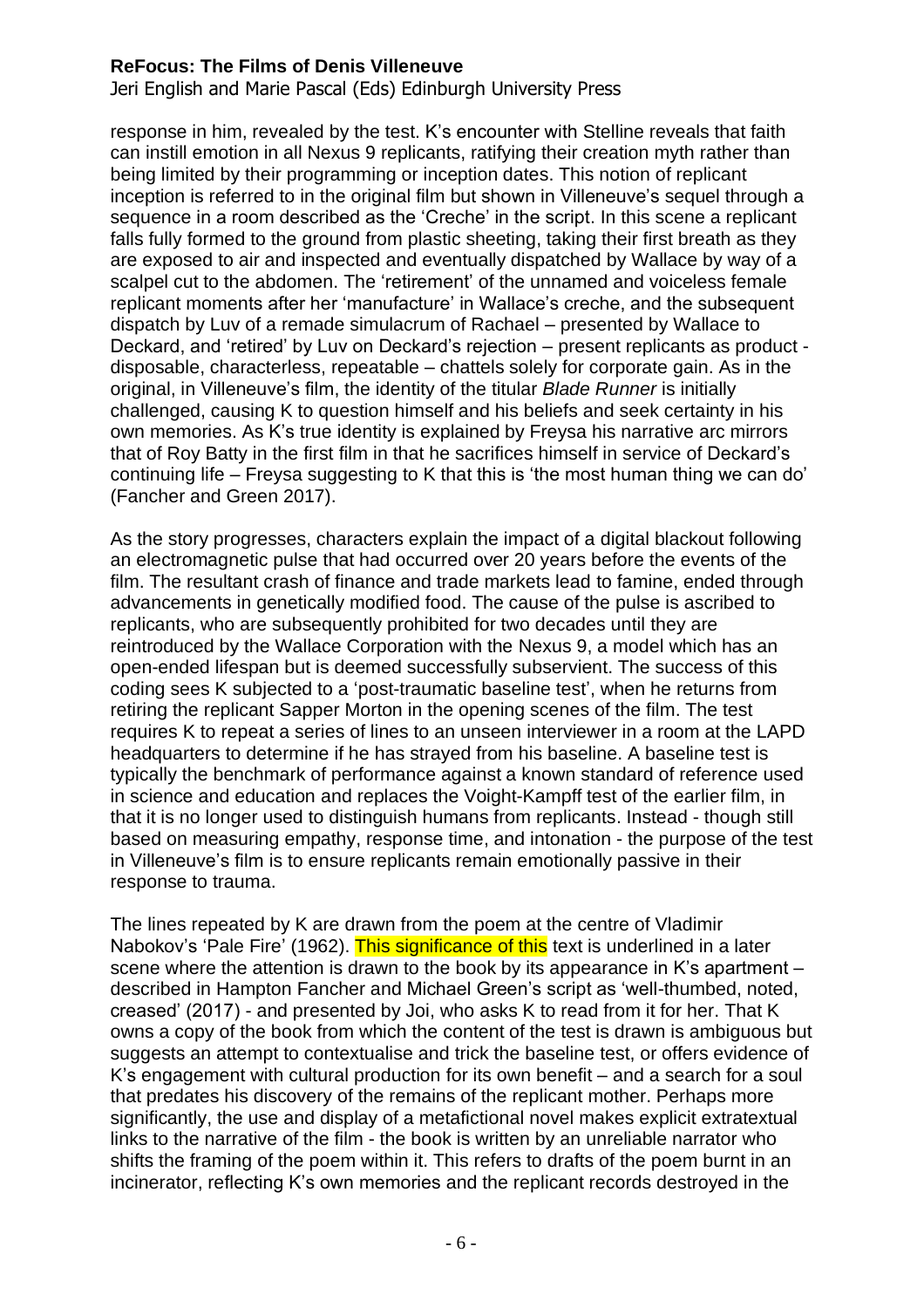Jeri English and Marie Pascal (Eds) Edinburgh University Press

blackout, and the lines K repeats from the poem allude to evidence of an afterlife. The book reiterates the notion of *Blade Runner* as having what Warren Buckland has described as a 'puzzle plot' (Buckland 2014: 2-3), where David Sterritt describes playing with causality to challenge viewers with a story's structure (2016: 478). Through this framing, the appearance of the book in K's apartment suggests very early in the film that he may well also serve as an unreliable narrator for an audience alert to such extratextual subtleties.

These ideas are in line with the notion of replicants and replication within the original film. Elena Gomel suggests that if the 1982 film *Blade Runner* was to be considered revolutionary, the sequel is more reactionary – situating Villeneuve's later film in a cycle of nostalgic recycling – something that she connects with Svetlana Boym's observation of this phenomenon serving as a by-product of globalisation and late capitalism's use and reuse of existing materials (2018: 4). The film certainly folds in the influences of what came before both in terms of its diegetic and non-diegetic material. The noir aesthetic is evident in dress and lighting, its prevalent use of Nabokov's 1962 novel, and a reference to Robert Louis Stevenson's *Treasure Island* (1883) that serves as an extratextual callback to a deleted scene in the original film when Deckard visits his injured colleague Holden in hospital. It is present too in the diegetic music (and the holographic representation) of Elvis Presley seen in K's visit to Las Vegas, and the use of Sergei Prokofiev's 'Peter's Theme' (1936), which appears several times within the film when Joi is activated as a Wallace brand identifier. Self-reflexivity also extends to the non-diegetic score, where Vangelis' themes from the original film are reimagined by Villeneuve's composers Hans Zimmer and Benjamin Wallfisch, an approach that James Denis McGlynn describes as 'a primary compositional referent for their whole score' (2021). Throughout the film, this look to the past – narratively, but also in the aesthetics of sound and image when facing the challenges created by the technological 'progress' of the present is common throughout the science fiction genre, though could be considered naïve in this context with the nostalgia serving instead as a *denial* rather than a *questioning* of the implications of technological change in the post-industrial, techno-fetishistic present day.

Indeed, in *Blade Runner 2049* Ali Rıza Taşkale suggests that Villeneuve's film represents a 'dearth of imagination' (2020) in that the death of Elden Tyrell in the first film and the subsequent bankruptcy of his Tyrell Corporation only allows Niander Wallace and his Wallace Corporation to thrive within a world divested of ethics. While K appears to understand that the purpose of the state apparatus of the LAPD is to maintain Joshi's wall, and Wallace appears driven solely by the economics of corporate growth through his ambitions towards colonisation, the ramifications of the replicant childbirth are unquestioned beyond providing a catalyst for the replicants struggle. Without procreation, the film suggests, the replicants have no rationale for rebellion. Brian R. Jacobson has described cinema as presenting a 'technocritical' role in culture through its capacity to representing stories within artificial worlds that play an important role in engaging with the 'popular discourses about technological change' particularly concerning near-future or future worlds. Writing about *Ex Machina*, he observes that the film is at its best when reflexively 'probing cinema's world-making, life-simulating capacity  $-$  and its limits  $-$  [...] the medium's critical role in allowing its publics to imagine and think through the realities that science, technology, and cinema itself might make possible in a biocybernetic world' (2016: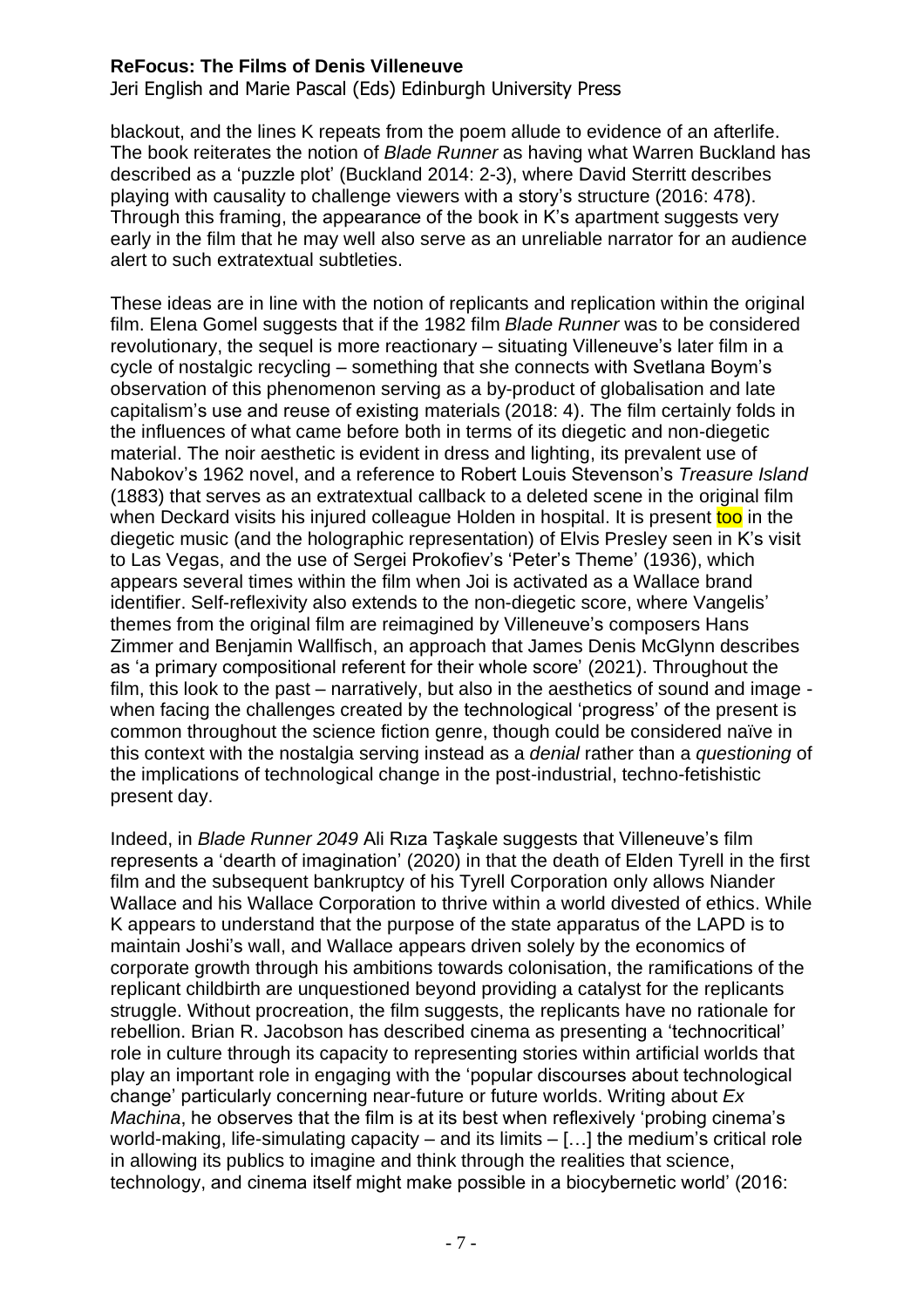Jeri English and Marie Pascal (Eds) Edinburgh University Press

33). Sherryl Vint suggests that this criticality does not occur in *Blade Runner 2049* however. She draws a connection between Wallace's ambition and the contemporary commodification and capitalization of life sciences, specifically genetic research and biotechnologies, where she describes 'the reorganisation of life processes on a cellular level in order to make them better serve capital' (2020: 17), specifically the capital invested by global corporations. Vint argues that the enslaved replicants and the 'life' enabled by the Wallace Corporation are not only an embodied indentured labour-power, but 'a unit of fixed capital' that serves to represent the neoliberal drive to control and commodify nature not for a wider societal good, but of capital gain (2020). Through his actions and exposition Wallace suggests that the manufactured replicants are free of the human qualities of empathy and therefore excluded of any ethical consideration. This is only challenged by the evidence of K's self-realisation beyond his formation as a bioengineered machine. It is the implication of a replicant birth through procreation that serves as the catalyst for K's self-actualisation as a conscious being rather than it being the case. Though, as K puts it, a natural childhood enables replicants to 'have a soul', the notion of this 'miracle' as having occurred is referred to by Sapper Morton early in the film and ratified in Freysa's revelations to K, serves as the establishing principle of faith for the rebel replicants. Mirroring human religious belief systems it is the replicant's *belief* in this miracle birth that instigates their faith (and, in this case, sentience), over and above any *evidence* of the event. This idea serves as a gossamer thread from Philip K. Dick's source material through Scott's film, Villeneuve's commissioned shorts and his feature sequel is that consciousness is born of faith and an engagement in culture. In Deckard's case this is evident throughout the franchise in his references to music and literature, something he commends to K when they meet within *Blade Runner 2049*.

This cult of billionaire tech personality is familiar to contemporary audiences, holding a mirror to today's 'digital dominance' (Moore & Tambini 2018) of companies including Google, Amazon, Facebook and their founders Larry Page & Sergey Brin, Jeff Bezos, and Mark Zuckerberg. Like the Wallace Corporation, the software interests of these companies have come to creep to include everything from retail, entertainment, farming, manufacture, defense, and tech infrastructure. This work is often framed as in service of society, but motivated by a capitalist discourse centered around the accumulation of capital. Like the legal and regulatory facilitators of these companies, Joshi represents the complicit enabling of figures such as Wallace, maintaining the biopolitical structures fully aware that replicants are capable of untruths and presumably have, before K's own awakening, developed emotions beyond their work-related agency, revealed in her revelation that protocols demand that K would typically be retired following his baseline test failure.

Taşkale's critique of contemporary science fiction denies the form as a technocritical art, instead suggesting that 'dystopian cinema has already accepted the currently reigning political imaginary of corporate capitalism as an inevitable part of our future' (2020: 118), reinforcing rather than challenging existing biopolitical or thanapolitical structures of racism, colonialism, and patriarchy. Hans Ulrich Gumbrecht describes the familiarity of such understandings, arguing that cinematic projections into the future occupy a philology of 'the complex present' in which representations of the future are 'occupied by threats that are inevitably moving towards us (think of "global warming", as an example)' (2015). There is much of the complex present to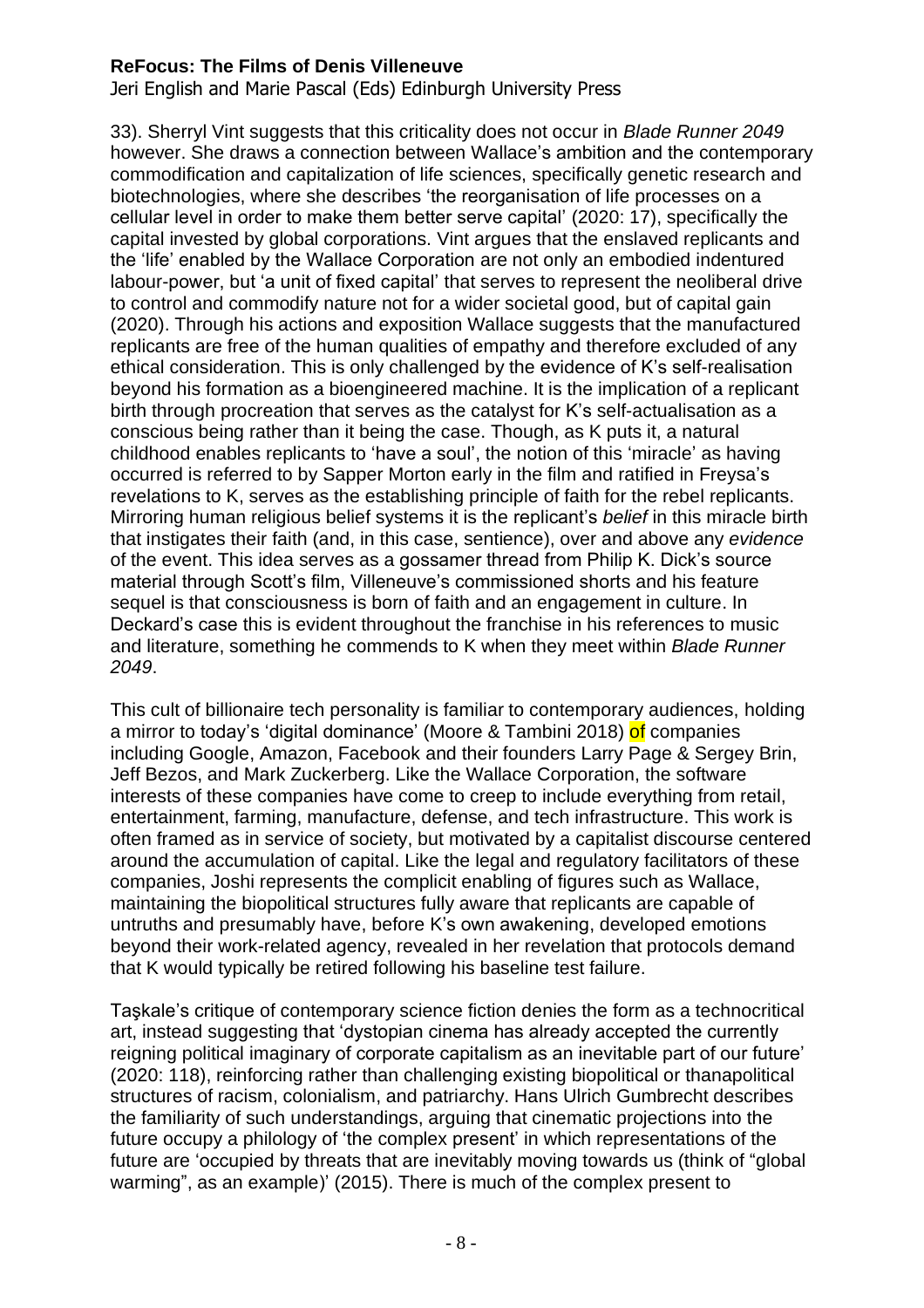Jeri English and Marie Pascal (Eds) Edinburgh University Press

recognise in Villeneuves' sequel. The toxic and decaying world, part of the background of the original film, is brought to the foreground in several set pieces the toxic post-industrial 'trash mesa', complete with scavenging bedouins, that replaces the San Diego coastline resembles Asian shipbreaking yards such as the Bangladesh city of Chittahong. The radiation strewn Las Vegas borrows from the abandoned landscapes surrounding the Chernobyl and Fukushima nuclear plants, and where cinematographer Roger Deakins and production designer Denis Gassner acknowledged real-world influences of the Beijing smog and Eastern Australian dust storm of 2009 (Grobar 2018). In the film's climax, the impact of climate change is represented by the giant Sepulveda Sea Wall protecting Los Angeles from the 'risen ocean' (Fancher and Green 2017).

The *Blade Runner* cinematic universe presents a narrative orientated around the perception of technological change which is perhaps not as extreme as it first appears. Many of its themes are familiar to our own personal, social, economic, and political circumstances. The deployment of the technologies that characterise the fourth industrial revolution – artificial intelligence, big data, and the amalgam of physical and digital spaces – is repeatedly chastised around a lack of globally agreed ethical guidelines or regulation, while the ethics of tax avoidance form a well-reported central principle of global corporate accounting (Oswald and Babuta 2020). As in the filmic world, despite their impact on our shared environment and social obligations of the nation-state, we are increasingly reliant on such services. Despite our awareness of their power to denigrate and resist national and global regulatory frameworks, we maintain a complex relationship with the values of corporate capitalism and neoliberalism, while mirrors of the popularism and cult of personality manifest in the *Blade Runner* billionaires Tyrell and Wallace are evident in our political, cultural and business leadership.

Science fiction has long presented worlds in which mechanisation, automation, and digitisation have disrupted individual identity, as well as social and economic structures and traditions. Perhaps in the familiar positioning of so many aspects of *Blade Runner 2049* to own contemporary world and a sense of inevitability in a future dominated by corporate power, unbridled consumerism, and biopolitical influence, Villeneuve presents the audience with a choice - to become more like K, and question our relationships with the environment, understanding of society, and place and responsibilities within that society. *Blade Runner 2049* challenges us to develop our own technocritical faculties, rather than the work presenting neat solutions. We stare headfirst at the ambivalent potentiality of technologies that threaten the imposition of a totalising reduction of human beings to a stock of manipulable resources. As K is inspired to seek self-realisition and develop empathy through his encounters with inaccuracies, conflicting or incomplete information, and the subjugation of the self by corporate power enabled by weak institutions, so his realisation harbours the promise of opening up a transformed way of inhabiting the technological world more thoughtfully. Perhaps critiques of *Blade Runner* are themselves a MacGuffin, and the film themes are instead a catalyst for the audience to question the complex implications of what we do not understand - of the ethical implications of the erosion of privacy, national regulatory governance, and tax regimes together with the parallel deployment of emergent technologies such as artificial intelligence and machine learning, quantum computing, the internet of automation and internet of robotics. The lessons of the *Blade Runner* universe are to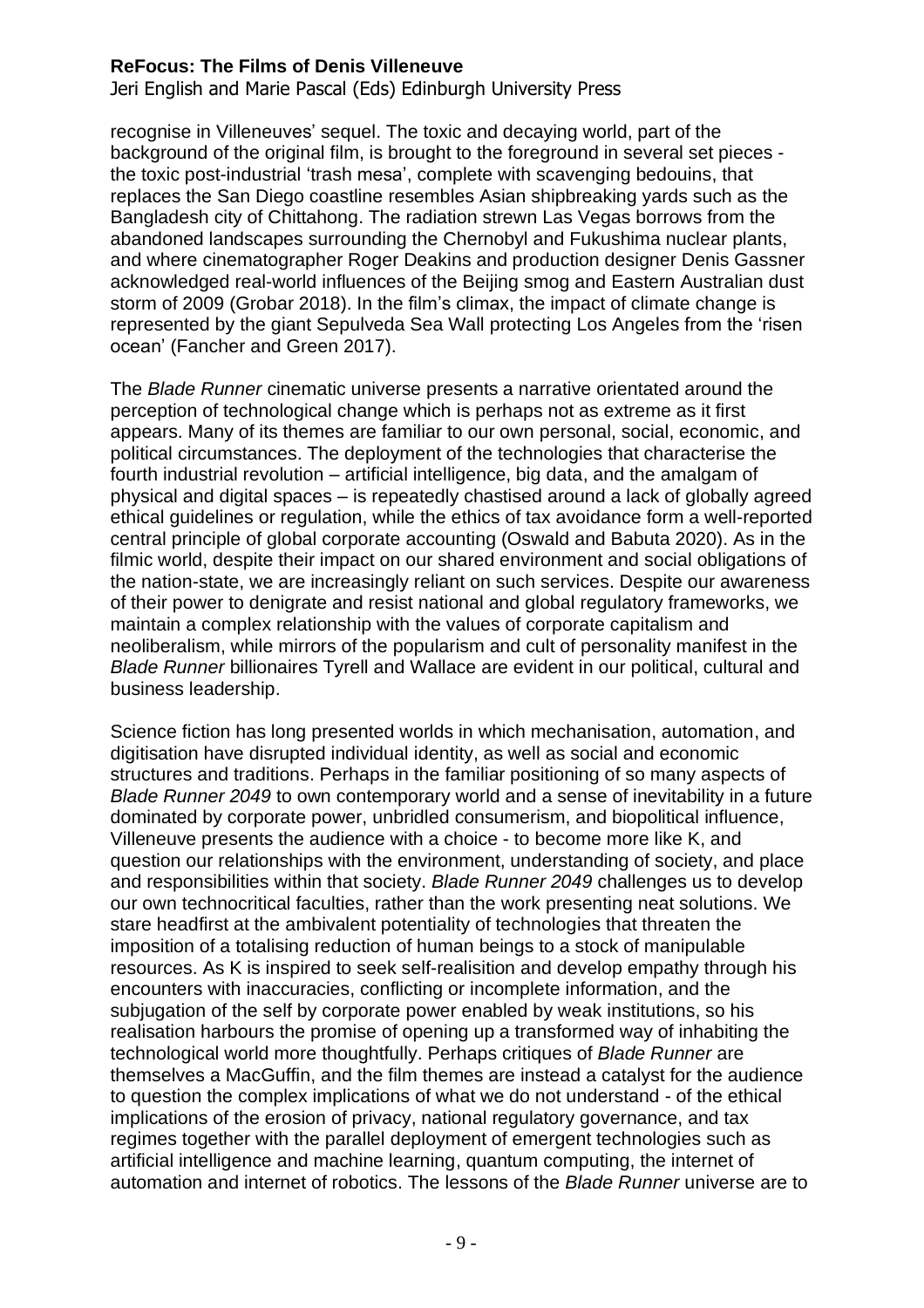Jeri English and Marie Pascal (Eds) Edinburgh University Press

pay more attention to the technological and global changes occurring in the twentyfirst century through the mechanisms of the fourth industrial revolution, and our place within these changes as complicit enablers.

# **Bibliography**

Adleman, Leonard M. 1998. 'Computing with DNA'. *Scientific American*, 279(2), pp. 54-61.

Atanasoski, Neda and Vora, Kalindi. 2019. *Surrogate Humanity*. Durham, NC: Duke University Press.

Backe, Emma Louise. 'Replicants and Reproduction: Blade Runner 2049 and Sci Fi's Obsession with Motherhood'. *The Geek Anthropologist*, 19 October 2017. Accessed 15 September 2020. [WWW]

https://thegeekanthropologist.com/2017/10/19/replicants-and-reproduction-bladerunner-2049-and-sci-fis-obsession-with-motherhood/

Boym, Svetlana. 2001. *The Future of Nostalgia*. New York: Basic Books.

Brion, David Davis. 2014. 'Slavery, Sex, and Dehumanization'. In Campbell, Gwyn and Elbourne, Elizabeth (Eds). 2014. *Sex, Power, and Slavery*. Athens, OH: Ohio University Press, pp. 51-53.

Bunce, Robin. 2017. '*Blade Runner 2049*'s politics resonate because they are so perilously close to our own'. *The New Statesman*, 16 October 2017. Accessed 15 September 2020. [WWW]

https://www.newstatesman.com/

culture/film/2017/10/blade-runner-2049-s-politics-resonate-because-they-aresoperilously-close-our.

Campbell, Ian. 2020. 'Metafiction and Pale Fire in Blade Runner 2039'. *The Projector: A Journal on Film, Media, and Culture*. Accessed 15 September 2020. [WWW]

https://www.theprojectorjournal.com/campbell-metafiction-and-pale-fire

Čapek, Karel. 2010 (1920). *R.U.R.: Rossum's Universal Robots*. Cabin John, US: Wildside Press.

Crichton, Michael. 1973. *Westworld*. Metro-Goldwyn-Mayer. [Film]

Dick, Philip K. 1996 (1968). *Do Androids Dream of Electric Sheep?* New York: Del Rey.

Fancher, Hampton and Peoples, David. 1981. *Blade Runner: Screenplay*. 23 February 1981. Accessed 15 September 2020. [WWW] https://learning.hccs.edu/faculty/bruce.brogdon/engl.2333/bladerunner/bladerunnerscript-pdf/view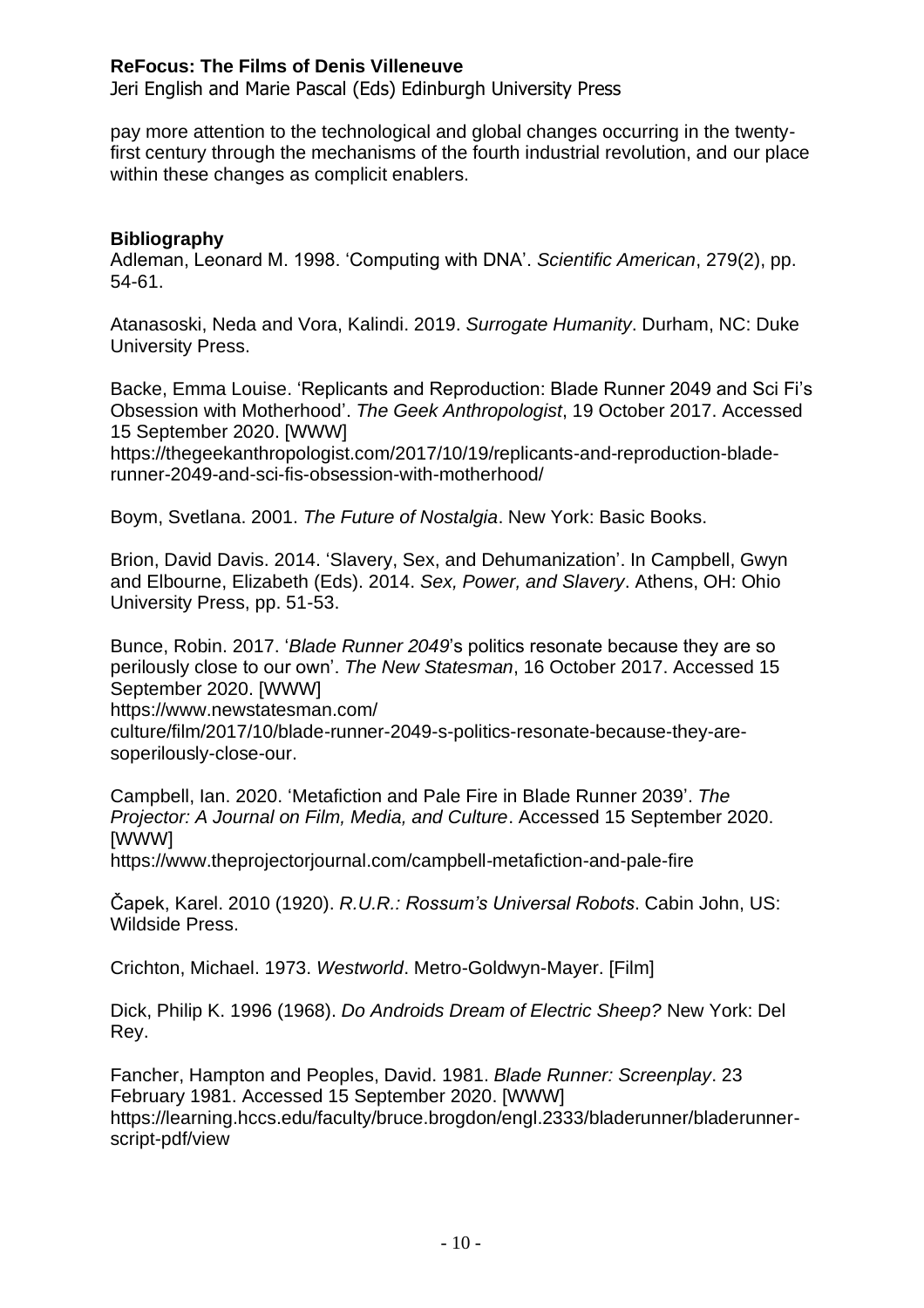Jeri English and Marie Pascal (Eds) Edinburgh University Press

Fancher, Hampton and Green, Michael. 2017. *Blade Runner 2049: Final Shooting Script*. Accessed 15 September 2020. [WWW] https://thescriptsavant.com/pdf/blade\_runner%20(2049).pdf.

Garland, Alex. 2014. *Ex Machina*. Film 4/DNA Films. [Film]

Gomel, Elana. 2018. 'Recycled Dystopias: Cyberpunk and the End of History'. In *Arts* 7, no. 3: 31.

Gomes, Victor. 2019. 'The Science Behind "Blade Runner"'s Voight-Kampff Test'. *Nautilus*, 15 July 2019. Accessed 1 September 2020. [WWW] https://nautil.us/blog/-the-science-behind-blade-runners-voight\_kampff-test

Green, Michael. 2019. The Replicant Singularity in *Blade Runner 2049*'. *Film International*, Vol. 17 (10), pp. 33-39.

Grobar, Matt. 2018. 'Blade Runner 2049' Cinematographer Roger Deakins Made Light "Feel Alive" With Computer-Controlled Rigs'. *Deadline*, 26 February 2018. Accessed 20 February 2020. [WWW] https://deadline.com/2018/02/blade-runner-2049-roger-deakins-oscarscinematography-interview-1202280774/

Gumbrecht, Hans Ulrich. 2015. 'Philology and the Complex Present'. *Philology Today*, 32, pp. 273-281.

Guynes, Sean. 2020. 'Dystopia fatigue doesn't cut it, or, *Blade Runner 2049*'s utopian longings'. *Science Fiction Film and Television,* 13(1), pp. 143-148,171.

Heidegger, Martin. 1977. *The Question Concerning Technology and Other Essays*. New York: Harper and Row.

Hildebrandt, Mireille. 2016. 'The New Imbroglio: Living with Machine Algorithms'. In Janssens, Liisa. (Ed.) 2016. *The Art of Ethics in the Information Society*. Amsterdam: Amsterdam University Press. pp. 55-60.

Jacobson, Brian R. 2016. '*Ex Machina* in the Garden'. *Film Quarterly*, Vol 69, No. 4, Summer 2016. pp. 23-34.

Joy, Lisa. and Nolan, Jonathan, (Creators). 2016-. *Westworld*. Home Box Office, Inc. **[TV Series]** 

Kurzweil, Ray. 1999. *The Age of Spiritual Machines*. New York: Viking Books.

Kurzweil, Ray. 2012. *How to Create a Mind: The Secret of Human Thought Revealed*. New York: Viking Books.

Margolius, Ivan. 'The Robot of Prague'. *Newsletter, The Friends of Czech Heritage*, no. 17, Autumn 2017, pp. 3-6. Accessed 20 May 2021. [WWW] <https://czechfriends.net/images/RobotsMargoliusJul2017.pdf>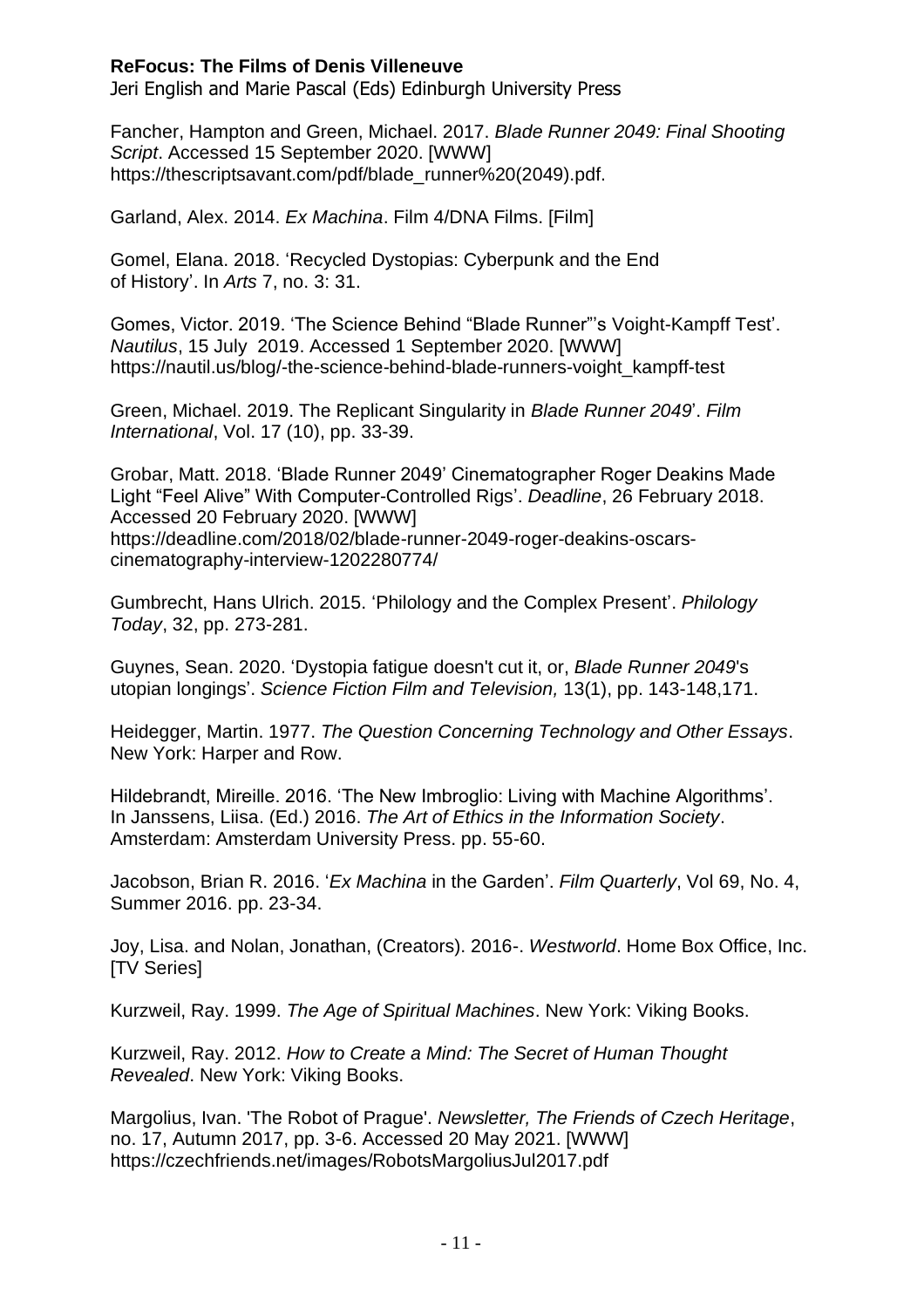Jeri English and Marie Pascal (Eds) Edinburgh University Press

Marshall, Kingsley. 2019. 'Music as a Source of Narrative Information in HBO's *Westworld*'. Goody, Alex and Mackay, Antonia (Eds). 2019. *Reading Westworld*. London: Palgrave Macmillan. pp. 97-118.

McGlynn, James Denis. 2020. 'Revisiting Vangelis: Sonic Citation and Narration in the Score for *Blade Runner 2049*'. *SonicScope: New Approaches to Audiovisual Culture*. (1), 6 October 2020.

Moore, Martin and Tambini, Damian. 2018. *Digital Dominance: The Power of Google, Amazon, Facebook, and Apple*. Oxford: Oxford University Press.

Mustafa Ali, Syed. 2020. 'Of Sea Walls And Rising Rides: Critical Race/Religion Readings Of 'White Crisis' In Science Fiction Dystopia', *Critical Muslim Studies*. Accessed 20 May 2021. [WWW] https://www.criticalmuslimstudies.co.uk/of-sea-walls-and-rising-rides-pt1/

Nabokov, Vladimir. 1962. *Pale Fire*. New York: GP Putnam's Sons.

Neill, Calum. 2018. 'Do Electric Sheep Dream of Androids? On the Place of Fantasy in the Consideration of the Nonhuman'. In Basu Thakur, Gautam and Dickstein, Jonathan. (Eds.) 2018. *Lacan and the Nonhuman*. London: Palgrave Macmillan. pp. 213-225.

# **Presley, Elvis. Suspicious Minds. [**

Presley, Elvis featuring The Jordanaires. 1961. *Can't Help Falling in Love.* RCA Victor. [Music]

Prokofiev, Sergei. 1936. 'Peter's Theme'. *Peter and The Wolf*. [Music]

Sanders, Denis. 1970. *Elvis: That's the Way It Is*. MGM [Film]

#### **Sinatra, Frank. 'One for My Baby (And One More for the Road)'** [Music]

Sinatra, Frank. 1966. *Summer Wind*. Reprise Records. [Music]

Scott, Luke. 2017. 2036: Nexus Dawn. Warner Bros. Pictures. [Film]

Scott, Luke. 2017. *2048: Nowhere to Run*. Warner Bros. Pictures. [Film]

Scott, Ridley. 1982. *Blade Runner*. Warner Bros. Pictures. [Film]

Scott, Ridley. 1982. 'Blade Runner: Holden Hospital – Deleted Scene'. *DailyMotion*. Accessed 20 May 2021. [WWW] https://www.dailymotion.com/video/x5htull

Schopp, Andrew. 2019. 'Making Room for Our Personal Posthuman Prisons: Black Mirror's "Be Right Back"' In McSweeney, Terence and Joy, Stuart (Eds.). 2019. *Through the Black Mirror: Deconstructing the Side Effects of the Digital Age*. London: Palgrave Macmillan.